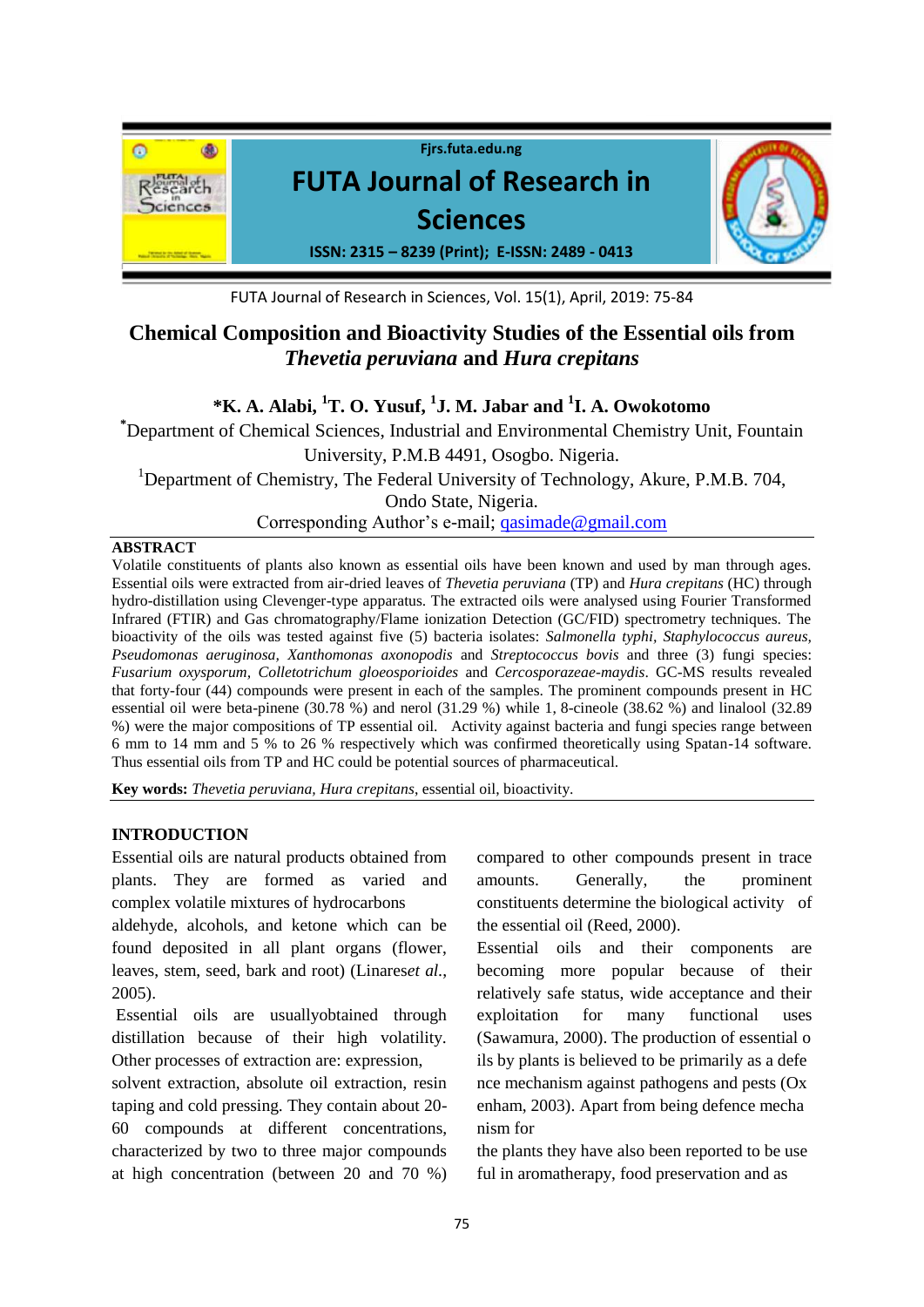fragrance (Afolayan and Ashafa, 2009).

Plant terpenoids are used extensively for their aromatic characteristic. They are useful in traditional medicine and therefore are under investigation for antibacterial, antineoplast ic and other pharmaceutical functions (Nita, *et al.,* 2014). Some essential oils, including many of the *[citrus](../../../../../../wiki/Citrus)* peel oils, are [photosensitizers,](../../../../../../wiki/Photosensitivity_in_humans) increasing the skin's vul-

nerability to sunlight (Kaddu, *et al.,* 2001). The use of essential oils in pregnancy is not recommended due to inadequate published e vidence to demonstrate evidence of safety (Bona, 2001). Pregnant women often report abnormal sensitivities to smells and taste and essential oils could cause such irritations and nausea (Nordin, *et al.,* 2007).

TP plant thrives very well in Nigeria, it is readily found in every part of the country. *Thevetia* plant remains a plant of little economic value because its potentials are yet to be investigated and exploited.

The seeds, leaves, fruits and roots of *T. peruviana* are considered as potential sources of biologicallyactive compounds with insecticidal activity (Ambang, *et al*., 2005), as rodenticides (Oji and Okafor, 2000), anti- fungi (Ambang, *et* 

*al.,* 2010) and anti-viralagents (Tewtrakul, *et al.,* 2002). Also *T. peruviana* has been shown to be effective in reducing the inoculum pressure as well as the incidence of brown rot in soft wood (Ambang, *et al.,* 2010).

*H. crepitans* also known as Sandbox tree is a tropical plant belonging to the family of *Euphorbiaceae*. It is commonly planted in the cities and villages of the south-western part of Nigeria to provide shades and it is locally called "Odan Mecca" or "Aroyin" (Fowomola and Akindahunsi, 2007). In some climes, the leaves are used for medicinal purposes (Singh, *et al.*, 2012). Studies on the essential oils from *T. peruviana* and *H. crepitans* have not been widely reported in literature. Thus in this work, we investigated the compositions and bioactivity of the essential oils from the two plants.



**Plate 1: TP plant and its dried leaves**

**Plate 2: HC plant and its dried leaves**

#### **Materials and Methods**

The samples: *c* leaves sample (Plate 1) and *H.creptians* leaves (Plate 2) were gathered within Akure, Ondo State Nigeria and identified at Crop, Soil and Pest Management Laboratory of the Federal University of Technology, Akure. The samples were air dried and pulverize prior to hydro-distillation.

The samples above were subjected to hydro disti llation for 3 hrs using an all glass Clevenger-type apparatus, according to British pharmacopoeia, (1980) specification.

#### **Gas chromatography/ Flame Ionization Detection (GC/FID) Analysis**

#### **Extraction of Essential oils**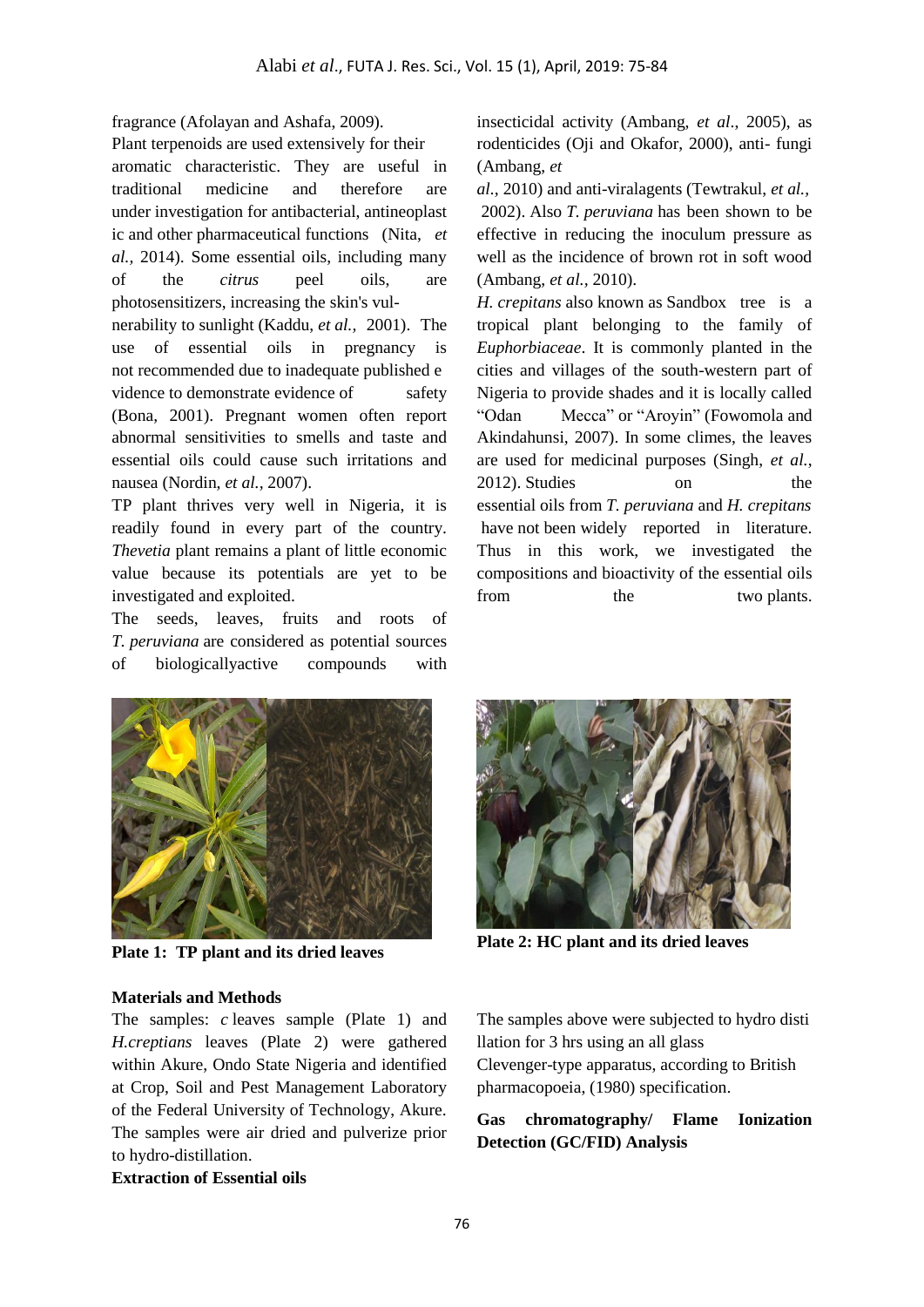The essential oils obtained from TP and HC wer e analysed through a Perkin-Elmer Auto System (HP 6890/ HP Chem Station Rev. A09.01 (1206) Software) GC, integrated with a dual Flame Ionization Detection (FID) system. The initial oven temperature was  $40^{\circ}$ C raised to  $200^{\circ}$ C for 2 minutes. The detector temperature was set at  $300^{\circ}$ C for the duration of the analysis. The injection was of the split mode system and hydrogen was used as the carrier gas with flow rate set at 1.0 mL/minute.

# **IR Analysis**

The infrared analysis was carried out using Shimadu Fourier Transformed Infrared (FTIR) Spectrometer between 500 to 4000 cm  $<sup>1</sup>$  with KBr disc.</sup>

# **INHIBITORY TEST**

#### **Bacteria and Fungi**

The bacteria used for this experiment were *Salmonella typhi, Staphylococcus aureus,* 

*Pseudomonas aeruginosa, Xanthomonas axonop odis* and *Streptococcus bovis.* They were all clinical isolates and were cultured aerobically at  $37^{\circ}$ C for 24 hours on peptone water. Agar well diffusion methods as described by Norrel and Messely, (1997) was used with little modification. The microbes

were seeded on the sterile nutrient agar (NA) plate containing 8 mm wells. About 0.5ml  $(0.02 \text{ g/ml})$  of each samples were then introduced into the bored well and incubated for 24hours at  $37^{\circ}$ C.

Control plates were also set up using Dimethylformamide (D.M.F.), methanol and standard antibiotics, Streptomycin Sulphate. Zones of inhibition around the wells were measured and the results were quoted as the radii (mm) of the zone of inhibition. The fungi species used for this experiment were *Fusarium oxysporum, Colletotrichum gloe osporioides and Cercosporazeae-maydis*. Samples (0.02g/ml) were prepared and 0.5ml of each samples were aseptically mixed with 15ml of sterile molten potato dextrose agar (P.D. A).The fungi were inoculated at the centre of the plate with the aid of 4mm cork borer, sterile needle and syringe. Benhite, a standard antifungal agent was used as a control at 2.5g/ml, (D.M.F.) and methanol impregnated plates were equally prepared as control. All the plates were incubated at  $27^{\circ}$ Cfor 72 hours while mycelia growths were measured at 24hours interval. Mycelia growth inhibition was measured and calculated in percentage using the equation:

% growth inhibition =  $\frac{\text{NTR-TR}}{\text{NTR}}$  X 100

Where:  $NTR =$  Inhibition diameter of untreated plates;  $TR = Inhibition$  diameter of Treated plates.

# **Chemical-activity Relationship**

To further confirm the chemical activities of 1, 8-Cineole, Beta-pinene, Linalool and Nerol the quantum chemical computations of the ground state molecular geometries; polarizabilities, energies and frontier orbital energies  $(E<sub>H</sub>$  and  $E<sub>L</sub>$ ) were carried out using semi-empirical parameterized methods 3 (SE-PM3) molecular orbital theory in vacuum with Spartan 14. The energy optimizations of the compounds leading to the energy minima were carried out (Kosar *et al.,* 2012). Each of the molecules was allowed to relax to enable all the calculations converge to the optimized geometries of each compound and to correspond to an energy minimum (Kosar *et al.,* 2012). The optimized structures of those compounds were used to obtain their ground state molecular geometry

parameters; polarizabilities, dipole moment,

energies and the frontier molecular orbital energies at the same level of theory (Anbarasan *et al.*, 2010)

# **RESULTS AND DISCUSSION Characterization of Essential Oil**

The FTIR spectra (Figs. 1 and 2) for the two samples had peaks between 3439 and 3441 cm<sup>-1</sup> which indicate the presence of either OH (hydroxyl) or (amine) NH. Intense peaks of –  $CH<sub>2</sub>$  and  $-CH<sub>3</sub>$ double and single bonds appeared at 2924 and 2854 cm<sup>-1</sup>respectively. There were no significant peaks at the window regions of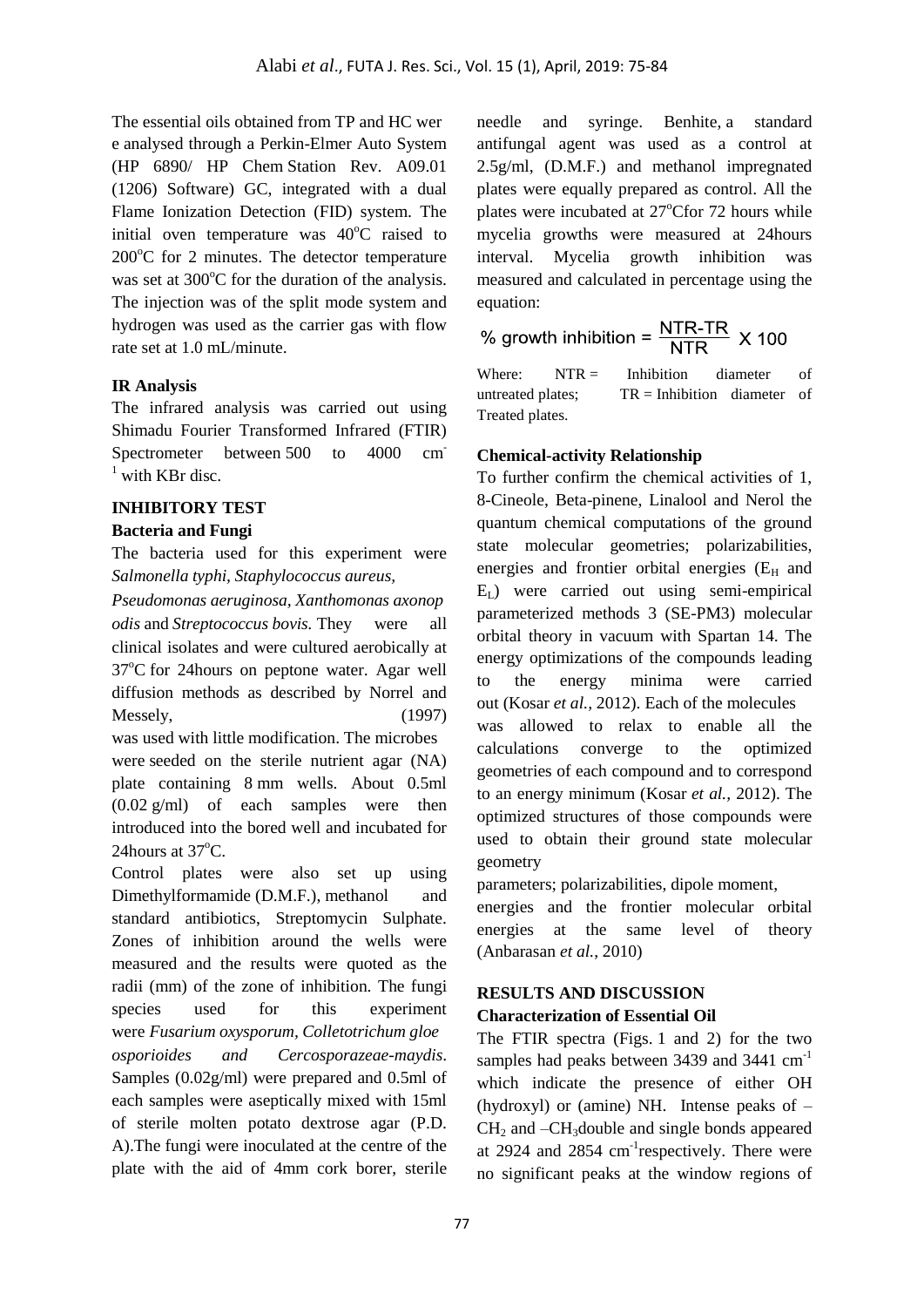the two samples. There are carbonyl functional groups appearing at 1732 and 1712 cm-<sup>1</sup>. These observations are evidence in the structures of most of the compounds present in the samples e. g. Nerol, Neral, Camphor, Limonene, Linalool, 1, 8-cineole and Beta-pinene etc. The peaks The chemical constituents of the essential oils are reported in Tables 1 and 2. The most prominent compounds in the *Thevetia peruviana* leaves' essential oil are 1, 8-Cineole (38.62 %) and linalool (32.89 %) while Beta pinene (30.76  $\%$ ) and nerol  $(31.29 \%)$ are the major constituents in *Hura crepitan's* essential oil. 1,8-Cineole (8.840 %) and Linalool

(12.70 %) are available in moderate quantities

between 1631 and 1633  $cm^{-1}$  confirmed that -OH observed between 3439 and 3441 cm<sup>-1</sup> belong to alcohol component of the oil and not moisture.

#### **Essential oils Constituents**

in *Hura crepitans*. It has been reported that 1,8, cineole is a broadly distributed natural odorant with an eucalyptus-like smell. It belongs to the class of monoterpenes and is present in many herbs used in everyday cooking and in commercial foods, such as basil, rosemary, sage, cardamom, ginger, and peppermint (de Vincenzi *et al*., 2002).



**Figure 1: IR Spectrum of** *Thevetia peruviana* **leave essential oil**

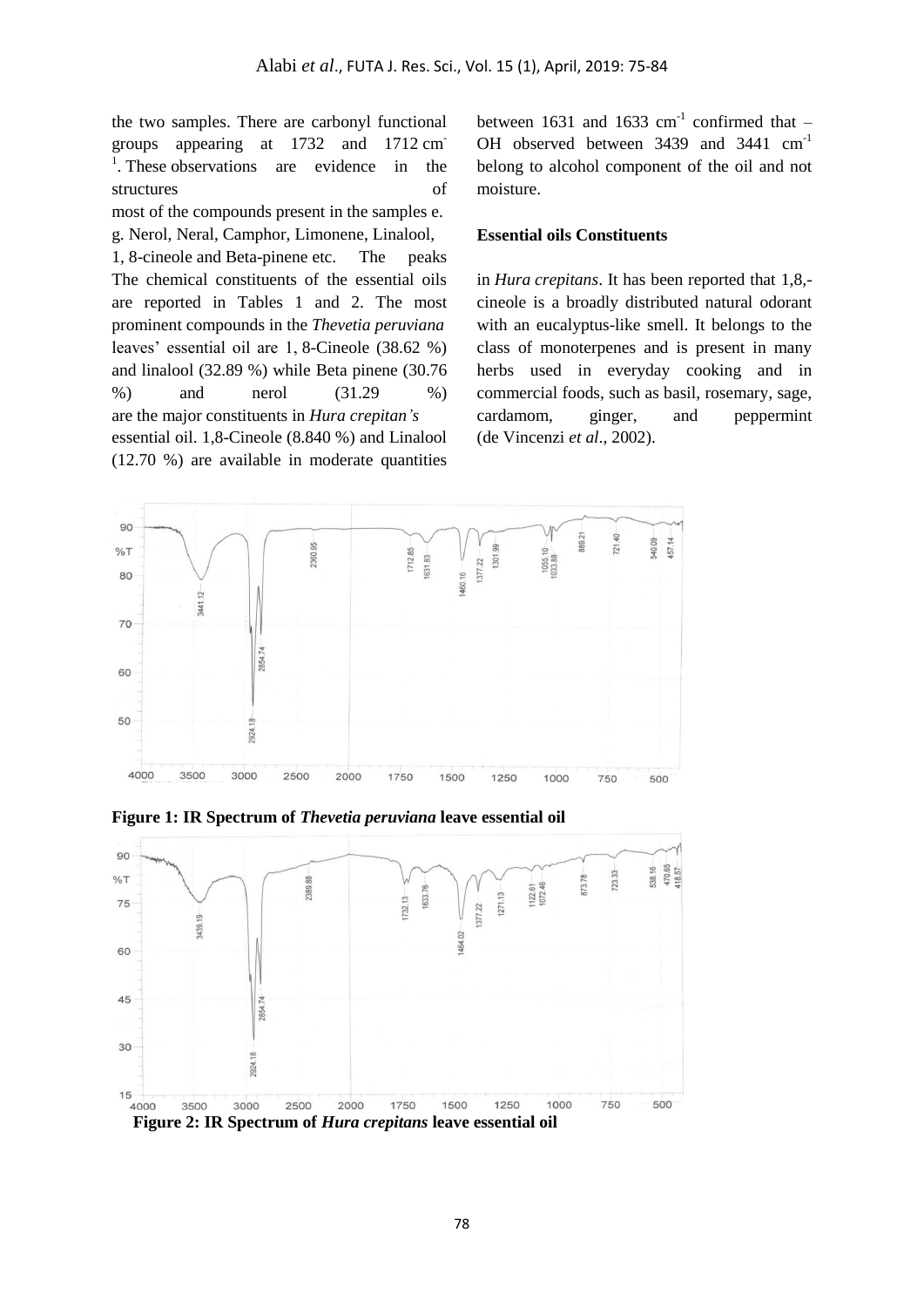| S/N                      | Retention    | Names                    | Percentage |
|--------------------------|--------------|--------------------------|------------|
|                          | time (min)   |                          | $(\%)$     |
| $\mathbf{1}$             | 7.753        | alpha-Cymene             | 0.005      |
| $\overline{2}$           | 8.331        | Sabinene                 | 0.079      |
| 3                        | 9.043        | Camphene                 | 0.004      |
| $\overline{\mathcal{A}}$ | 9.600        | alpha-Pinene             | 0.001      |
| 5                        | 10.447       | beta-Pinene              | 0.001      |
| 6                        | 11.374       | Limonene                 | 0.007      |
| $\boldsymbol{7}$         | 11.832       | Thymol                   | 0.006      |
| 8                        | 12.296       | cis-Ocimene              | 0.005      |
| 9                        | 12.841       | beta Myrcene             | 1.520      |
| 10                       | 13.204       | Allo ocimine             | 0.003      |
| 11                       | 13.721       | Alpha thujene            | 0.003      |
| 12                       | 14.362       | Alpha terpinene          | 0.006      |
| 13                       | 14.930       | 1,8-Cineole              | 38.629     |
| 14                       | 15.923       | Neral                    | 0.004      |
| 15                       | 16.612       | Geijerene                | 0.005      |
| 16                       | 17.088       | Camphor                  | 7.802      |
| 17                       | 17.441       | Nerol                    | 0.003      |
| 18                       | 17.709       | Linalool                 | 32.890     |
| 19                       | 18.199       | <b>Borneol</b>           | 0.005      |
| 20                       | 18.551       | Alpha terpineol          | 0.004      |
| 21                       | 18.790       | Limonene oxide           | 0.004      |
| 22                       | 19.119       | terpinen-4-ol            | 0.005      |
| 23                       | 19.619       | thymyl methl ether       | 0.003      |
| 24                       | 20.037       | Ascaridole               | 0.003      |
| 25                       | 20.251       | Linalyl acetate          | 3.666      |
| 26                       | 20.593       | Dihydrocarveol           | 7.881      |
| 27                       | 20.818       | Alpha terpinenyl acetate | 0.004      |
| 28                       | 21.229       | Ethyl cinnamate          | 0.005      |
| 29                       | 21.637       | Borneol acetate          | 0.004      |
| 30                       | 21.724       | Neryl acetate            | 0.002      |
| 31                       | 21.929       | Geranyl acetate          | 0.005      |
| 32                       | 22.598       | Beta caryophyllene       | 0.014      |
| 33                       | 22.931       | trans-Alpha-bergamotene  | 0.005      |
| 34                       | 23.250       | Gama cardinene           | 0.004      |
| 35                       | 23.356       | Beta-elemene             | 0.002      |
| 36                       | 24.061       | Bicyclogermacrene        | 0.007      |
| 37                       | 24.467       | Phytol                   | 0.002      |
| 38                       | 25.020       | Alpha copane             | 0.001      |
| 39                       | 25.781       | Germacrene D             | 0.007      |
| 40                       | 26.280       | Acetyleugenol            | 0.002      |
| 41                       | 26.653       | Elemicin                 | 0.001      |
| 42                       | 27.254       | Benzyl benzoate          | 0.004      |
| 43                       | 28.053       | Alpha humulene           | 0.004      |
| 44                       | 28.540       | 1-allyl-4-methoxybenzene | 7.380      |
|                          | <b>TOTAL</b> |                          | 100        |

**Table 1:** *Thevetia peruviana* **Constituents and their percentages**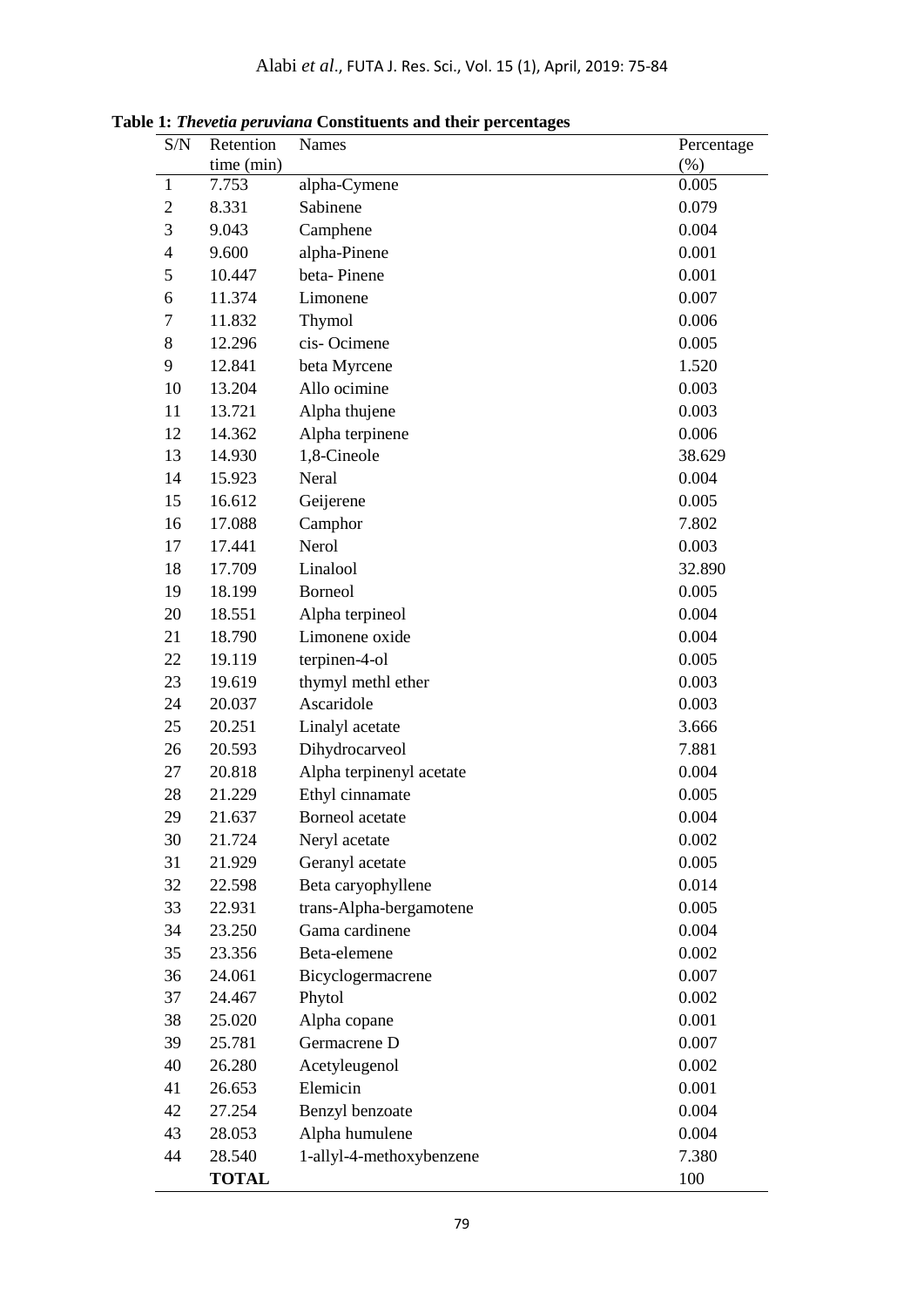| S/N          | Retention    | Names                    | Percentage |
|--------------|--------------|--------------------------|------------|
|              | time (min)   |                          | (% )       |
| $\mathbf{1}$ | 7.825        | Alpha-cymene             | 0.021      |
| $\mathbf{2}$ | 8.308        | Sabinene                 | 1.514      |
| 3            | 8.979        | Camphene                 | 0.017      |
| 4            | 9.698        | Alpha-pinene             | 5.824      |
| 5            | 11.317       | Beta-pinene              | 30.762     |
| 6            | 11.809       | Limonene                 | 1.187      |
| 7            | 12.022       | Thymol                   | 0.020      |
| 8            | 12.453       | Cis-ocimene              | 0.024      |
| 9            | 12.777       | Beta myrcene             | 1.188      |
| 10           | 13.201       | Allo ocimine             | 0.011      |
| 11           | 13.704       | Alpha thujene            | 1.168      |
| 12           | 14.399       | Alpha terpinene          | 0.023      |
| 13           | 14.941       | 1,8-Cineole              | 8.840      |
| 14           | 15.981       | Neral                    | 1.915      |
| 15           | 16.552       | Geijerene                | 0.022      |
| 16           | 17.100       | Camphor                  | 1.917      |
| 17           | 17.714       | Nerol                    | 31.294     |
| 18           | 17.966       | Linalool                 | 12.702     |
| 19           | 18.206       | <b>Borneol</b>           | 1.203      |
| 20           | 18.593       | Alpha terpineol          | 0.013      |
| 21           | 18.788       | Limonene oxide           | 0.014      |
| 22           | 19.121       | Terpinen-4-OL            | 0.017      |
| 23           | 19.608       | Thymyl methl ether       | 0.012      |
| 24           | 20.041       | Ascaridole               | 0.012      |
| 25           | 20.245       | Linalyl acetate          | 0.010      |
| 26           | 20.581       | Dihydrocarveol           | 0.025      |
| 27           | 20.811       | Alpha terpinenyl acetate | 0.016      |
| 28           | 21.220       | Ethyl cinnamate          | 0.021      |
| 29           | 21.623       | <b>Borneol</b> acetate   | 0.018      |
| 30           | 21.724       | Neryl acetate            | 0.009      |
| 31           | 21.873       | Geranyl acetate          | 0.019      |
| 32           | 22.585       | Beta caryophyllene       | 0.018      |
| 33           | 22.920       | trans-Alpha-bergamotene  | 0.018      |
| 34           | 23.241       | gama Cardinene           | 0.013      |
| 35           | 23.361       | Beta-elemene             | 0.005      |
| 36           | 24.082       | Bicyclogermacrene        | 0.024      |
| 37           | 24.388       | Phytol                   | 0.008      |
| 38           | 25.008       | Alpha copane             | 0.006      |
| 39           | 25.731       | Germacrene D             | 0.014      |
| 40           | 26.260       | Acetyleugenol            | 0.007      |
| 41           | 26.638       | Elemicin                 | 0.004      |
| 42           | 27.299       | Benzyl benzoate          | 0.014      |
| 43           | 28.037       | alpha Humulene           | 0.014      |
| 44           | 28.511       | 1-allyl-4-methoxybenzene | 0.016      |
|              | <b>TOTAL</b> |                          | 100        |

 **Table 2:** *Hura crepitans* **Constituents and their percentages**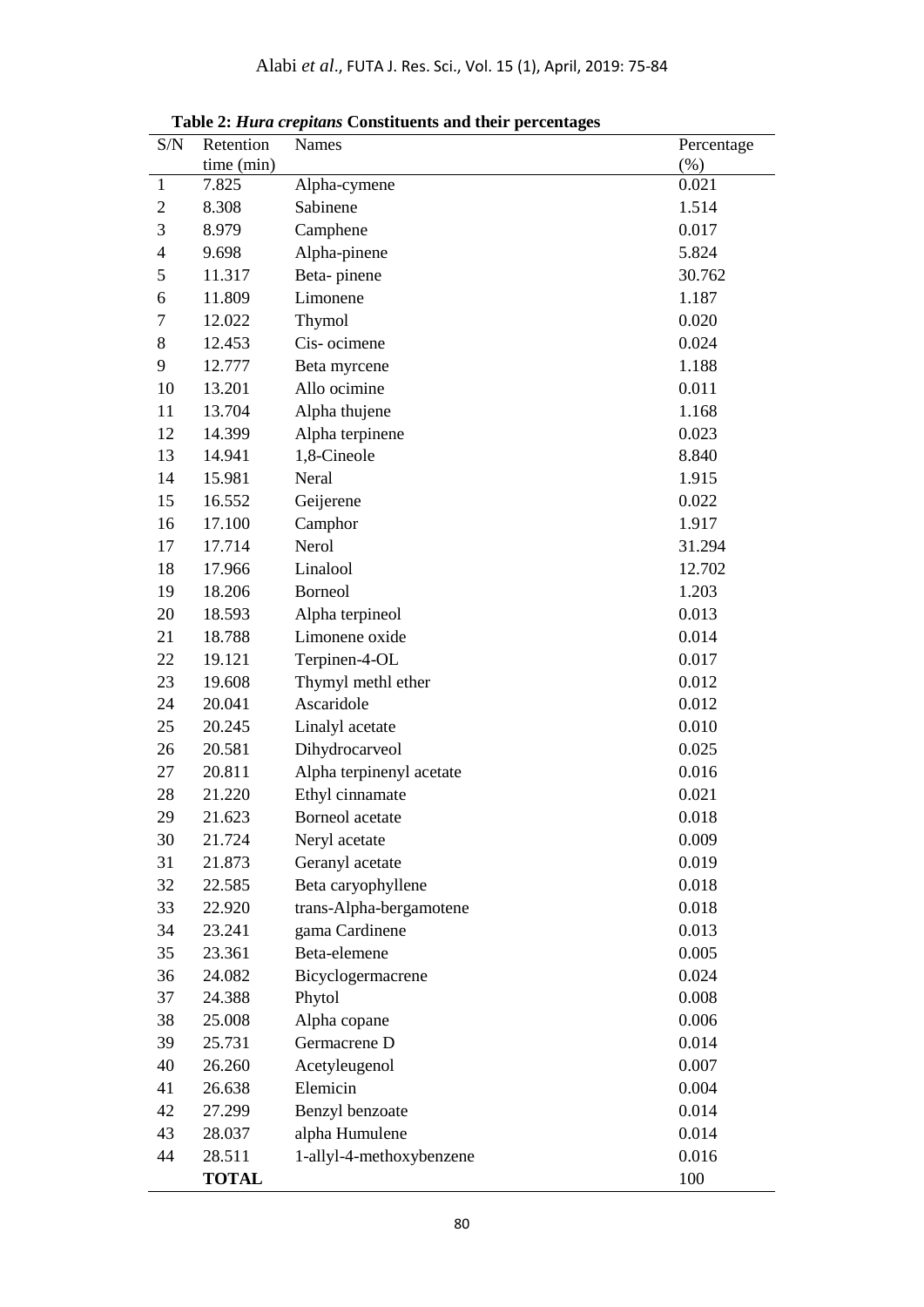Alabi *et al*., FUTA J. Res. Sci., Vol. 15 (1), April, 2019: 75-84

| S/N            | <b>Names</b>           | <b>Chemical Structures</b>                                    | Thevetia peruviana<br>(%) | Hura crepitans<br>$(\%)$ |  |
|----------------|------------------------|---------------------------------------------------------------|---------------------------|--------------------------|--|
|                | <b>MAJOR COMPOUNDS</b> |                                                               |                           |                          |  |
| $\mathbf{1}$   | 1,8-Cineole            | CH <sub>3</sub><br>Ö<br>$H_3C$                                | 38.629                    | 8.840                    |  |
|                |                        | CH <sub>3</sub><br>1,3,3-trimethyl-2-oxa-bicyclo[2.2.2]octane |                           |                          |  |
| $\overline{2}$ | Beta-pinene            |                                                               | 0.001                     | 30.762                   |  |
|                |                        | 6,6-dimethyl-2-methylenebicyclo[3.1.1]heptane                 |                           |                          |  |
| 3              | Linalool               | (beta-pinene)<br>HO.                                          | 32.890                    | 12.702                   |  |
|                |                        | 3,7-dimethylocta-1,6-dien-3-ol                                |                           |                          |  |
| $\overline{4}$ | Nerol                  | (Linalool)<br>OH<br>(Z)-3,7-dimethylocta-2,6-dien-1-ol        | 0.003                     | 31.294                   |  |
|                | <b>TOTAL</b>           | (Nerol)                                                       | 71.523                    | 83.598                   |  |
|                |                        |                                                               |                           |                          |  |

The most important natural source is eucalyptus essential oil, more than 80 % of which is 1, 8-cineole (Iqbal *et al.,* 2011). Alpha Pinene/ Beta pinene has been reported to be medicines for the treatment of inflammation, microbial infections, Gastrointestinal problems and other conditions (Iqbal *et al.,* 2011).

# **INHIBITORY TEST**

The results of the antimicrobial activity studies of the two plants are presented in Tables 4 and 5. It was observed that *H. crepitans* eaves essential oil was better antimicrobial agent than TP leaves essential oil on the five (5) bacteria species used. The two essential oils were moderately potent but inferior to

*Streptomycin sulphate* used as standard. The results revealed that the samples may be potential sources of antibacterial agents. In contrast to the antibacterial activity, *T. peruviana* leaves essential oil was more active as antifungal agent than the *H. crepitans* leaves essential oil.

However, *C. glocosporioides* showed better susc eptibility to *H. crepitans* essential oil. Both oils inhibited *C. zaea-maydis* at the same percentage (5.76 %). In comparison with the standard used as control, the samples performances were below the average, but may be more effective if concentrations were increased.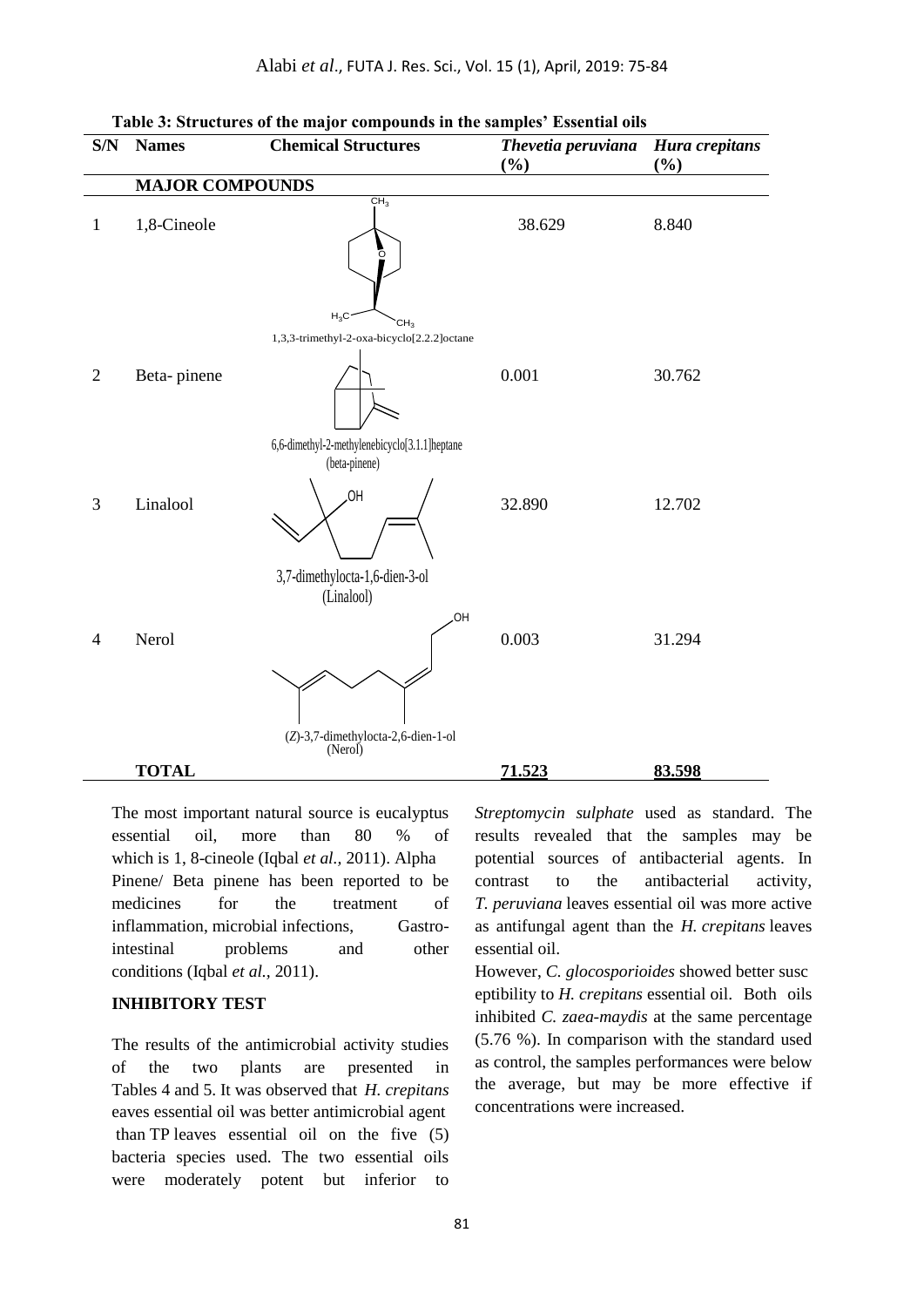| Samples                             | S. typhi | S. aureus | $P_{\cdot}$ | Х.         | S.    |
|-------------------------------------|----------|-----------|-------------|------------|-------|
|                                     |          |           | aeruginosa  | axonopodis | bovis |
| Hura creptians                      | 14.00    | 7.00      | 8.20        | 6.00       | 9.00  |
| Thevetia peruviana                  | 11.00    | 7.00      | 6.80        | 7.50       | 8.00  |
| Streptomycin sulphate<br>(standard) | 17.00    | 18.00     | 14.00       | 28.00      | 15.00 |

**Table 4: Inhibitory effects on some selected bacteria after 24 hours incubation in (mm)**

#### **Table 5: Inhibitory Effects on Three Selected Pathogens after 72 hours of Incubation in (%)**

| Samples                   | Fusarium<br>oxysporum | Colletotrichum<br>gloeosporioides | Cercospora<br>Zeae-maydis |
|---------------------------|-----------------------|-----------------------------------|---------------------------|
| <i>Hura creptians oil</i> | 23.07                 | 25.32                             | 5.76                      |
| Thevetia peruviana oil    | 26.15                 | 20.78                             | 5.76                      |
| Mancozeb (standard)       | 87.00                 | 85.00                             | 70.00                     |

It has been reported that major constituents are responsible for a substance action (Mattys *et al.,* 2000). Thus, Beta-pinene, nerol, linalool and 1, 8-cineole may be considered as the active ingredients responsible for the observed bioactivity. The global activity descriptors of the major compounds in the essential oils are shown in Table 6.This theoretical finding corroborates the experimental bio-activity of the prominent

compounds. Nerol with the smallest HOMO-LUMO energy-gap (10.25 eV) has the highest reactivity, followed by Linalool (10.42 eV), then beta-pinene (10.81 eV) and the least was 1, 8- Cineole (13.22 eV). The large energy gap (13.22 eV) implies the high stability of the compound while small energy gap (10.25 eV) as in figure 3 above indicates the low stability of the compound and hence low and high biological activity respectively (Alabi *et al*., 2018).

|  |  |  | Table 6: Global reactivity descriptors of the major constituents |
|--|--|--|------------------------------------------------------------------|
|  |  |  |                                                                  |

| Properties                   | Formulae                   | 1,8-Cineole | Beta-pinene | Linalool | Nerol   |
|------------------------------|----------------------------|-------------|-------------|----------|---------|
| Energy gap $(eV)$            | $E_L - E_H$                | 13.22       | 10.81       | 10.42    | 10.25   |
| Chemical potential $(K)$     | $\frac{1}{2}(E_{H}-E_{L})$ | $-6.61$     | $-5.41$     | $-5.21$  | $-5.13$ |
| Hardness $(n)$               | $\frac{1}{2}(E_L-E_H)$     | 6.61        | 5.41        | 5.21     | 5.13    |
| Softness $(S)$               |                            | 0.08        | 0.09        | 0.10     | 0.11    |
|                              | $2\eta$                    |             |             |          |         |
| Electrophilicity             | $K^2$                      | $-3.31$     | $-2.71$     | $-2.61$  | $-2.57$ |
|                              | $\overline{2\eta}$         |             |             |          |         |
| Electronegativity            | $I + EA$                   | 3.77        | 4.30        | 4.31     | 4.67    |
|                              | $\overline{2}$             |             |             |          |         |
| Ionization potential, I (eV) | $-E_{H}$                   | 10.38       | 9.70        | 9.52     | 9.43    |
| Electron affinity, EA (eV)   | $-E_L$                     | $-2.84$     | $-1.11$     | $-0.90$  | $-0.82$ |
| Dipole moment, $\mu$ (D)     |                            | 1.35        | 0.35        | 1.72     | 1.73    |
| Polarizability $(\alpha)$    |                            | 52.95       | 52.64       | 54.79    |         |
| $E_{HOMO}(eV)$               |                            | $-10.38$    | $-9.70$     | $-9.52$  | $-9.43$ |
| $E_{LUMO}(eV)$               |                            | 2.84        | 1.11        | 0.90     | 0.82    |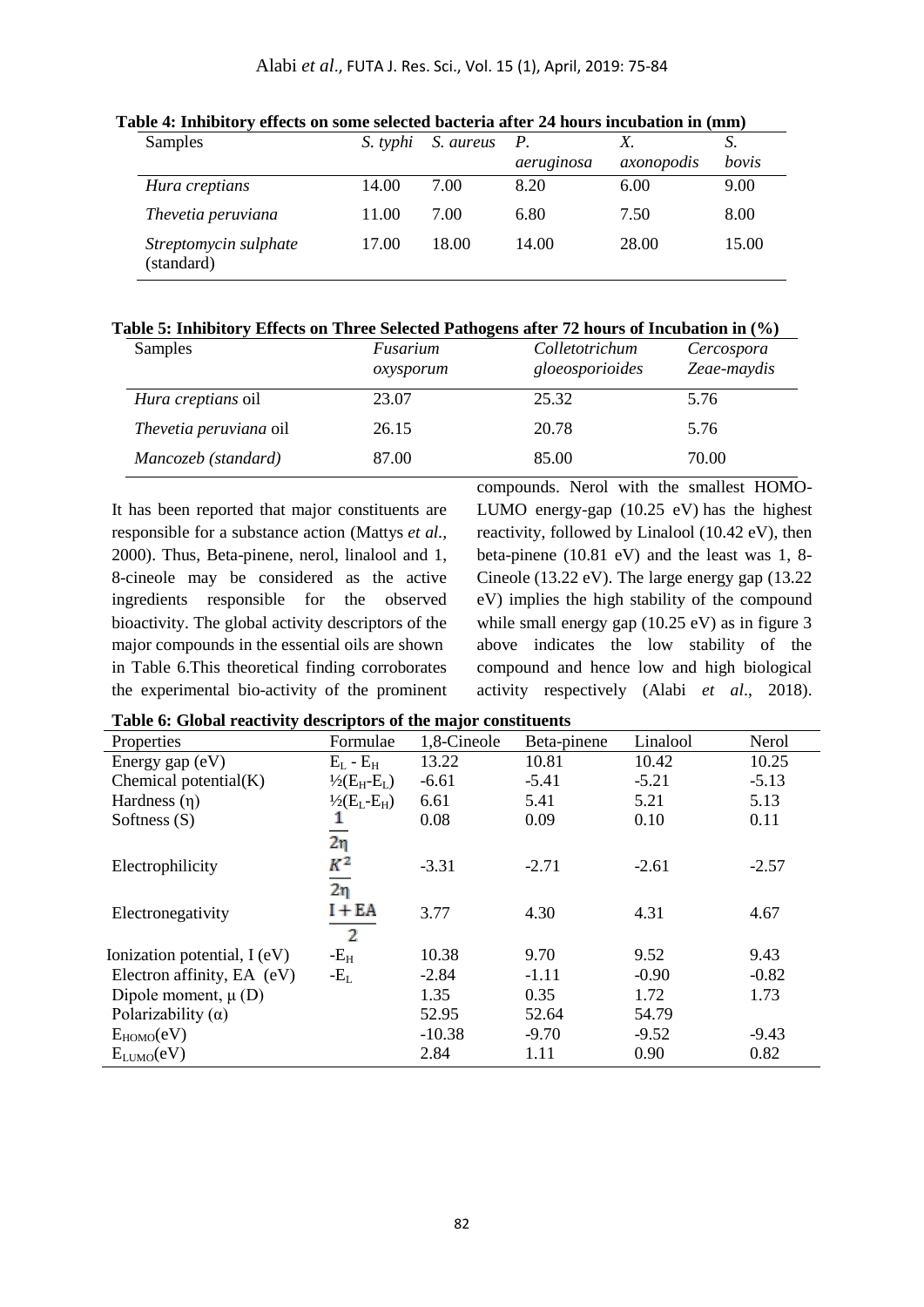

**Figure 3: Shows the decrease or increase in activity of the samples**

**EXAMPLE 19.22**<br> **13.22**<br> **13.22**<br> **13.23**<br> **13.23**<br> **13.23**<br> **13.23**<br> **13.23**<br> **13.23**<br> **13.23**<br> **13.23**<br> **13.23**<br> **13.24**<br> **14.23**<br> **14.23**<br> **14.24**<br> **14.24**<br> **14.24**<br> **14.24**<br> **14.24**<br> **14.24**<br> **14.24**<br> **14.24**<br> **14.34** Other parameters followed the same pattern, Nerol that is the softest (0.11) has the least value for the hardness (5.13) and 1, 8-Cineole that is hardest (6.61) also has the least value for the softness (0.08) Table 6. The global softness and hardness of compounds indicate increases and decreases the movement of the system towards a more or less stable configuration (Alabi *et al.,* 2018). These results signify that Nerol was the most reactive while 1, 8-Cineole was the least (figure 3). The electrophilicity value follows the same trend, the value calculated for the Nerol is the greatest (-2.57), followed by Linalool (- 2.61), the Beta-pinene (-2.71) and 1,8- cineole (- 3.31). Also, Nerol with the highest electron affinity (EA) (-0.82 eV) has the least ionization potential (9.42 eV), followed by Linalool with (- 0.90 eV) and (9.52 eV), then Beta-pinene (-1.11 eV) and (9.70 eV) and the least is still 1, 8 cineole (-2.84 eV) and (10.38 eV) respectively. These findings therefore support/confirm the experimental results that nerol plus betapinene are slightly more bioactive than1, 8 cineole plus linalool.

### **CONCLUSION**

The chemical constituents and bioactivity of the essential oils from *H. crepitans* and *T. peruviana* have been investigated. Betapinene (30.78 %) and Nerol (31.29 %) were the prominent compounds present in *H. crepitans* essential oil while 1,8-cineole (38.62 %) and linlalool (32.89 %) were the major constituents in *T. peruviana* essential oil*.* The oils inhibited both bacteria and fungi isolate used in this research, but they were better inhibitors of bacteria than fungi. The two essential oils could therefore be potential sources of antibacterial agents.

#### **REFERENCES**

- **Afolayan, A. J and Ashafa, A. O. T.** (2009) Chemical Composition and Antimicrobial activity of the essential oil from *Chrysocoma ciliate* L. Leaves. *Journal of Medicinal plants Research* V, 3(5) 390- 394.
- **Alabi K. A, Lajide L and Owolabi B. J** (2018) Biological activities of oleic acid and its primary amide: Experimental and Computational studies, *Journal of Chemical Society of Nigeria* 43(2) 38 – 49.
- **Ambang, Z., Ndongo, B., Ngoh, D.J.P., and Dj ilé, B.** (2005). Effect des extraitsde grains e laurier jaune (*Thevetia peruviana* (Pers) K . Schumsurles charançons (*Sitophilus zeamais* Motsch) ravageurs des stocks. *Biosciences Proceedings* Vol.11,57- 83 ISSN 1019-7702.
- **Ambang, Z., Ngoh, D. J. P., Essono, G., Bekolo, N., Chewachong, G. and Asseng, C. C.** (2010). Effect of Thevetiaperuviana seeds extract on *vitro* growth of four strains of *Phytophthoramegakarya*. *Plant Omics Journal.* Vol 3 (6): 204-209.